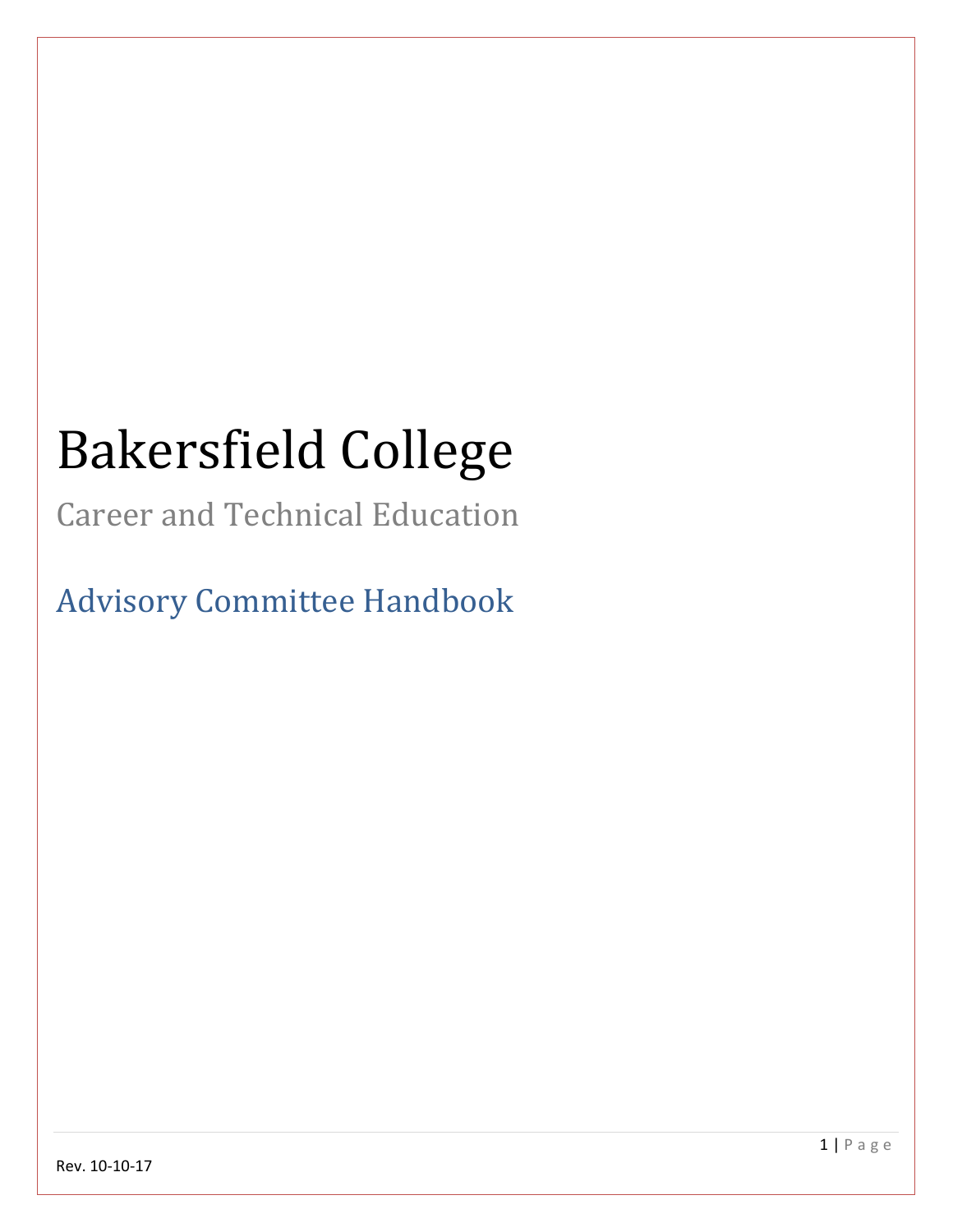## Table of Contents

| Introduction                                                                     | $3 - 4$        |
|----------------------------------------------------------------------------------|----------------|
| <b>Legal Citations</b>                                                           | 5              |
| Bakersfield Colleges commitment to Career Technical Education Advisory Committee | 6              |
| Membership                                                                       | $\overline{7}$ |
| Size                                                                             | 7              |
| Orientation of new members                                                       | 8              |
| Organization                                                                     | 9              |
| <b>Meetings</b>                                                                  | 9              |
| <b>Meeting Frequency</b>                                                         | 9              |
| <b>Member Recognition</b>                                                        | 9              |
| Member Input                                                                     | 10             |
| <b>Career Technical Education Advisory Responsibility</b>                        | 11             |
| <b>Accreditation and Program Review</b>                                          | 11             |
| Appendix A: Sample Agenda                                                        | 12             |
| Appendix B: Sample Minutes                                                       | 13             |
| Appendix C: Sample of Meeting Invite                                             | 14             |
| Appendix D: Sample of Membership Letter                                          | 15             |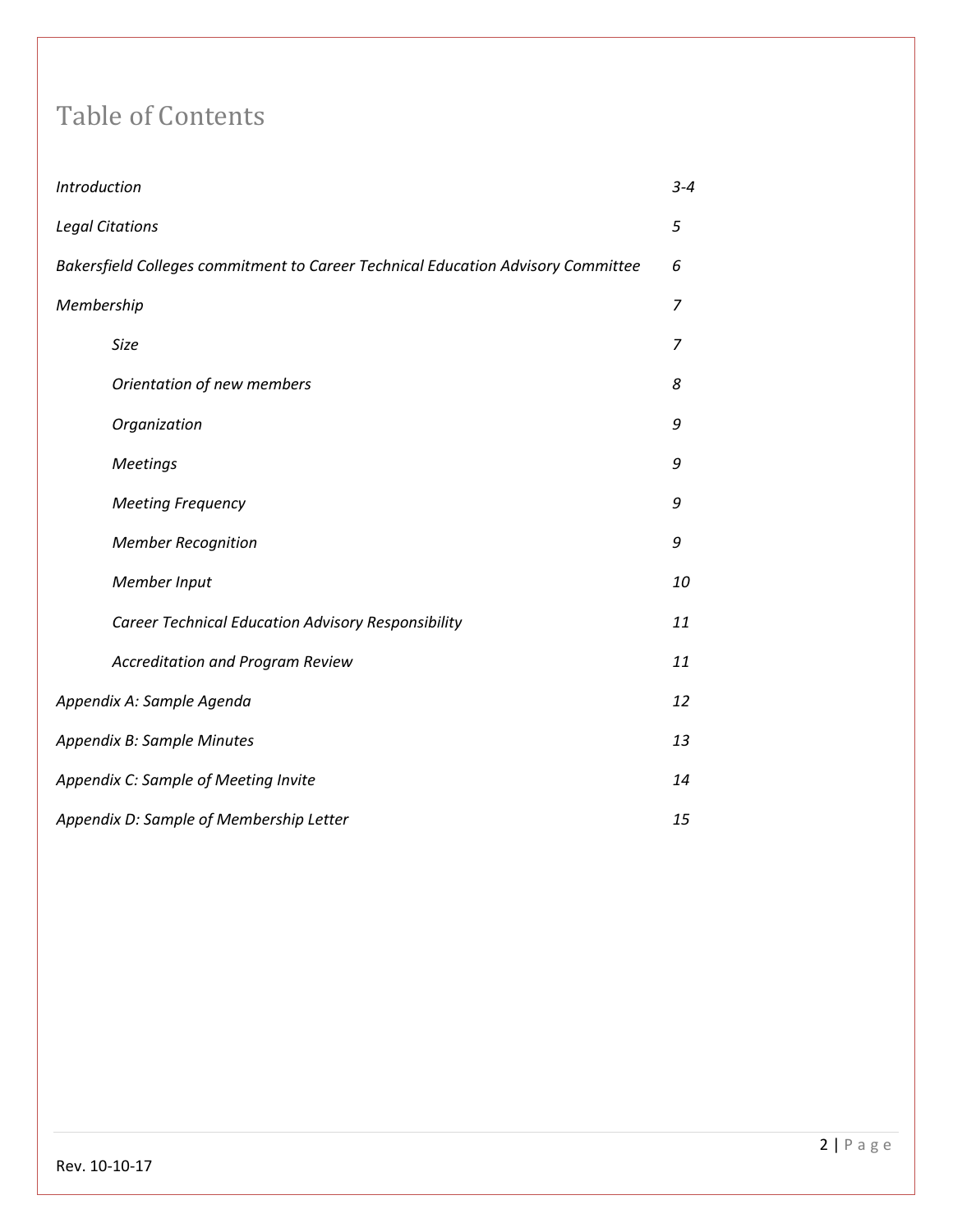## Introduction

*Advisory committees play an integral part in shaping Career Technical Education curricula development at Bakersfield College. They help ensure that our programs remain in touch with the needs of local business and industry and that our students receive relevant instruction.* 

*The Career Technical Education Advisory Committee (CTEAC) is a group of individuals selected to represent broad points of view relative to a specific career technical education area.* 

- o *The members should have a strong sense of commitment to the development of our educational program and our students.*
- o *Members are recognized by the KCCD District Board of Trustees and are invited to advise program faculty in the area of curriculum, career guidance, facilities, funding, and staffing.*
- *Every Academic Program should seek advice on matters pertaining to curriculum, program needs, future development, and how to best meet the needs of the communities they serve.* 
	- o *Please note: Every approved Career Technical Education Program requires an advisory committee.*
	- o *The approved programs can be grouped under an umbrella; however, agenda and minutes need to show that all programs are being reviewed during advisory meetings.*
- **Curriculum:** Curriculum content advisement is vital to an effective Career Technical Education program.
	- o In its review of curriculum content, CTEAC focuses on one primary concern: Do graduates possess the entry-level job skills needed by employers in the occupational area served?
		- Notice this is referred to as advisement on content, not on teaching method. What to teach is a proper responsibility of CTEAC, while how to teach is the responsibility of instructional and administrative personnel.
	- o To assist with curriculum review and validation, the CTEAC may:
		- Review past accomplishments and forecast trends affecting training and employment;
		- evaluate the occupational relevance and effectiveness of the ongoing college program relative to industry needs;
		- and provide input into program curriculum/design.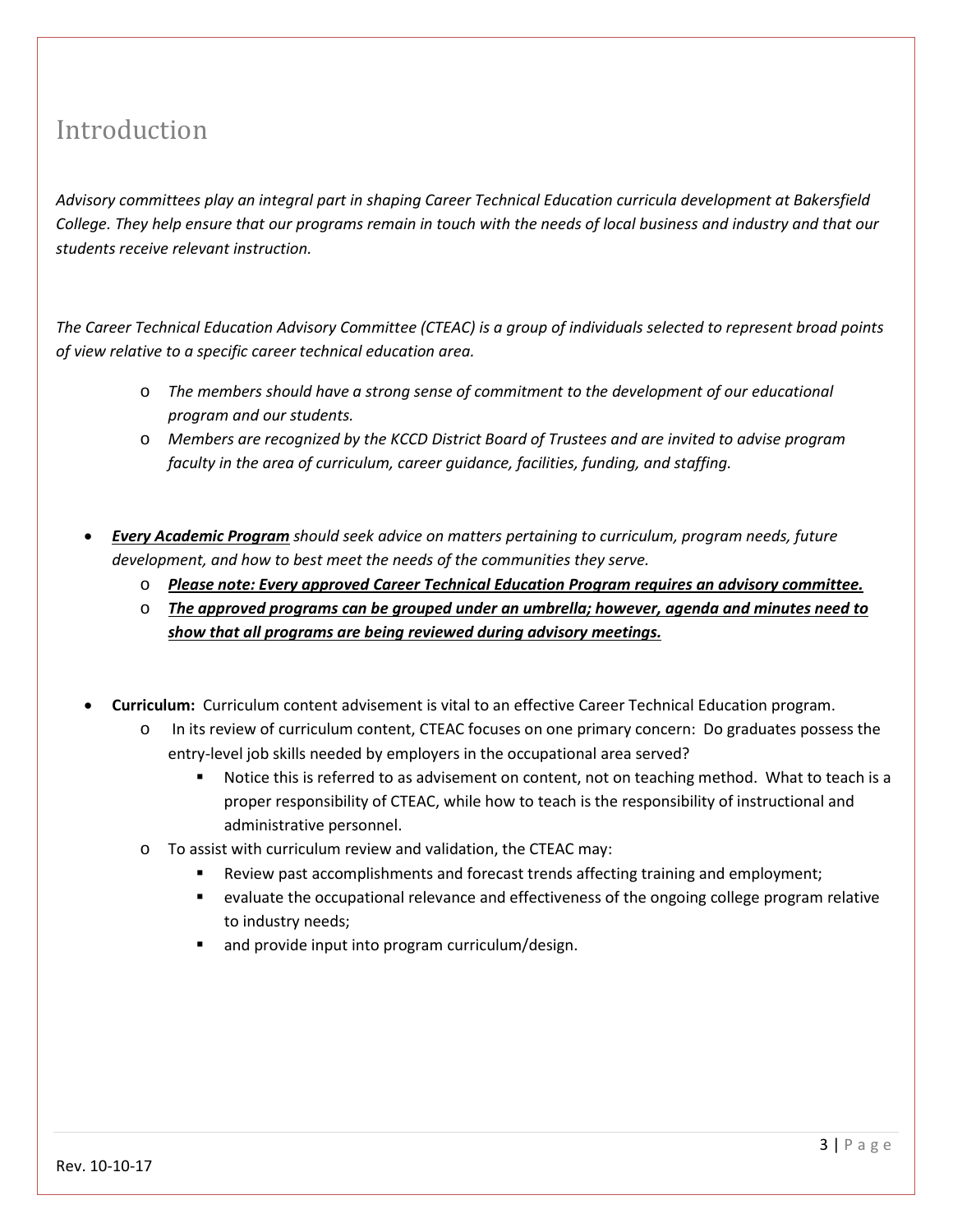#### • **Career Guidance:**

- o CTEAC members may assist by holding regular, informal visits with students;
- o sponsoring or assisting with career days;
- o serving as guest speakers on the subject of job opportunities and the expectations of employers;
- o conducting mock interviews; et cetera.
- $\circ$  To assist with student placement, CTEAC's may participate in the following activities:
	- **Provide employment placement opportunities for students i.e., locate prospective employers to** interview graduates for jobs;
	- **Inform local employers of the capacity of the occupational education program and provide** information on current graduates;
	- help students locate part-time jobs in their specific occupational field during instruction;
	- **and develop internship opportunities for students.**
- **Facilities and Funding:** Provide financial, legislative, and moral support;
	- o assist in establishing standards for selecting equipment and instructional materials as well as securing donations.
- **Staffing:** Suggest qualifications needed to select technical instructors;
	- o identify competent personnel with appropriate experience as potential instructors.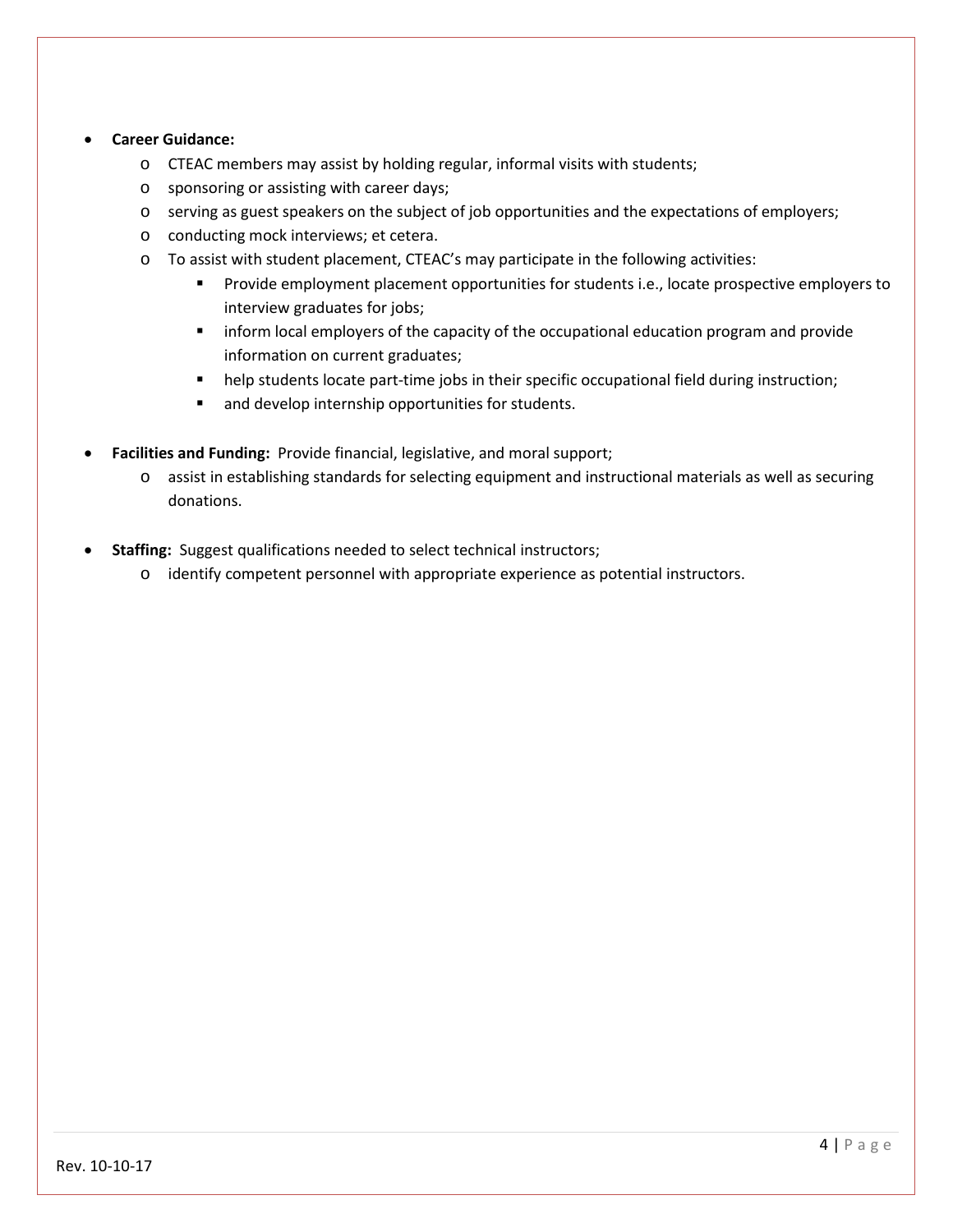## Legal Citations

#### The federal Carl D. Perkins Career Technical Education Improvement Act of 2006 (Perkins IV) requires:

• Each local educational agency (LEA) receiving Perkins IV funds must involve parents, students, academic and CTE teachers, faculty, administrators, career guidance and academic counselors, representatives of tech prep consortia (if applicable), representatives of business and industry, labor organizations, representatives of special populations, and other interested individuals in the development, implementation, and evaluation of CTE programs. (20 U.S.C. § 2354 (b)(5).)

#### California *Education Code* specifies:

• "The governing board of each school district participating in a career technical education program shall appoint a career technical education advisory committee to develop recommendations on the program and to provide liaison between the district and potential employers. The committee shall consist of one or more representatives of the general public knowledgeable about the disadvantaged, students, teachers, business, industry, school administration, and the field office of the Employment Development Department (EDD)." (EC § 8070.)

#### The State Plan for Career Technical Education specifies:

• "Each CTE program assisted with Section 131 or 132 funds must have extensive business and industry involvement, as evidenced by not less than one annual business and industry advisory committee meeting and planned business and industry involvement in program activities as described in the Guidelines for the 2008—2012 Local Plan for Career Technical Education and instructions for the annual application for funds." (2008—2012 CA CTE State Plan, Ch. 5 (2).)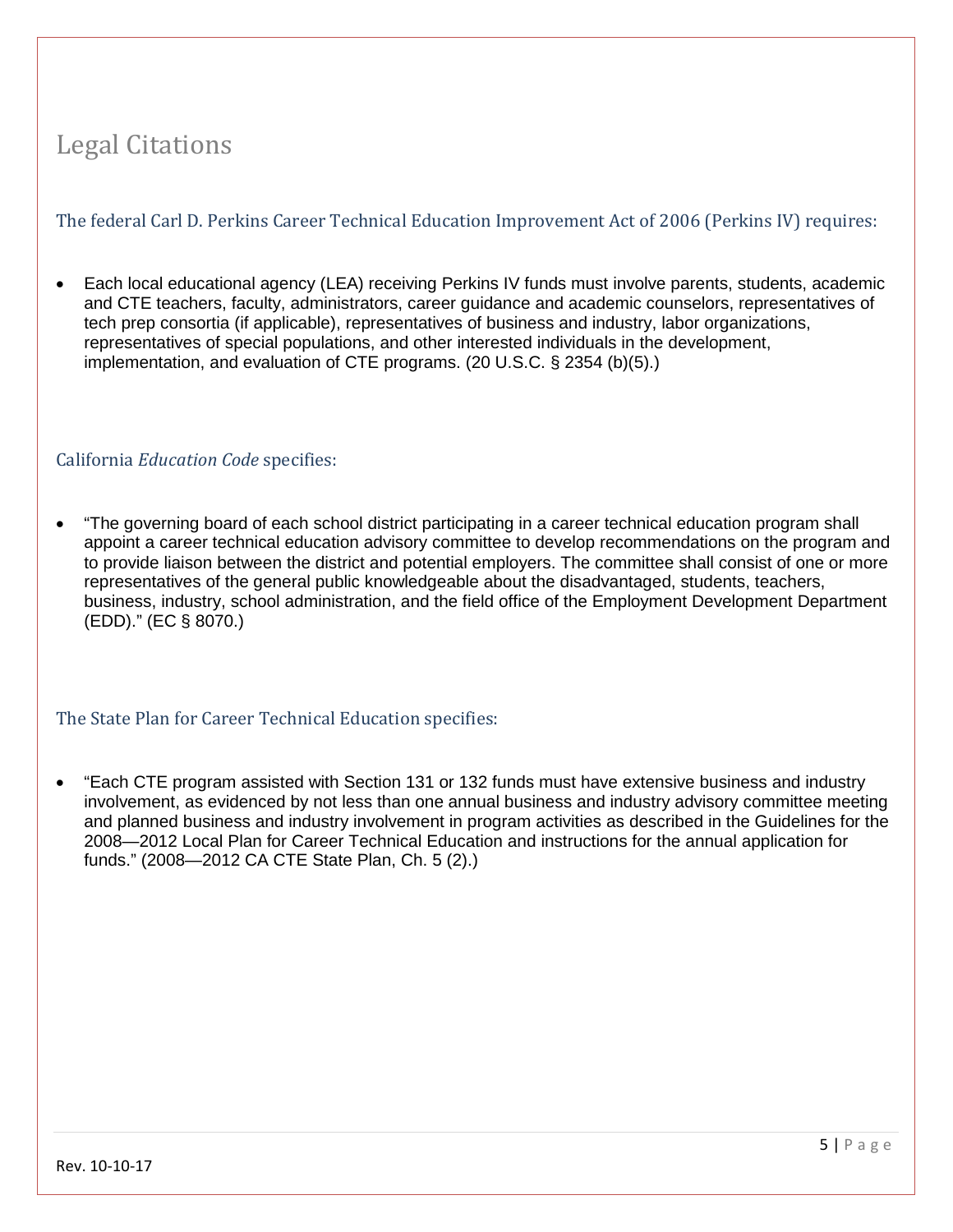## Bakersfield College's Commitment to the CTEAC:

- Be responsive to the recommendations of the CTEAC
- Notify members of time and place of meetings
- Assist in preparation and mailing of agenda, minutes, and attachments of times to be discussed
- Arrange meeting place and provide parking permits, if needed
- Provide statistical and/or descriptive information about the Career Technical Educational program
- Prepare and file minutes in the Bakersfield College Career and Technical Education office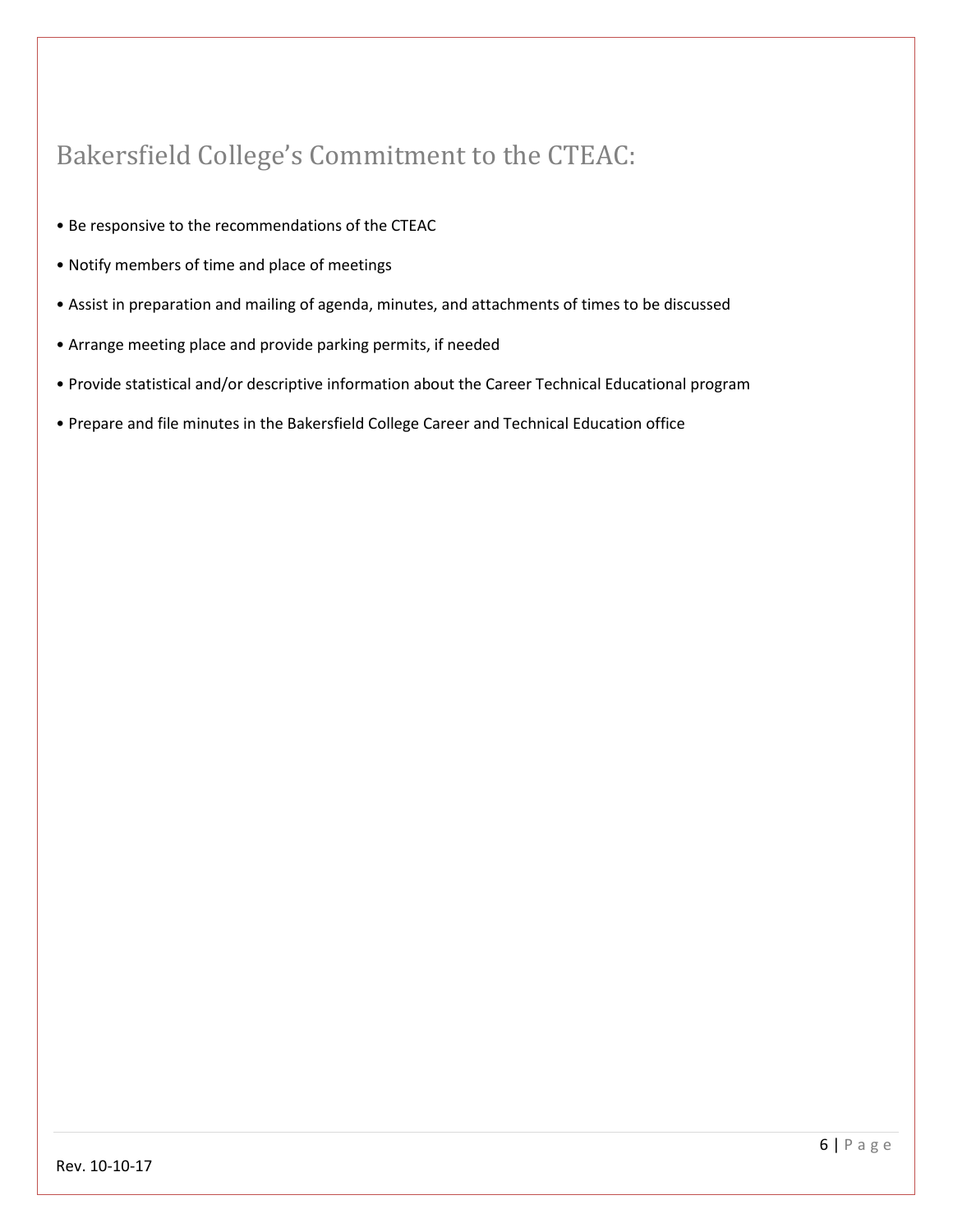## Membership

*Membership on the CTEAC should not be limited to a specific portion of a particular occupation; rather it should provide a broad perspective that requires that persons with differing backgrounds combine to give input and advice.* 

*Most Career Technical Education programs enjoy greater benefits when the CTEAC represents both workers and supervisors. People who actually perform the skills and those who hire and supervise can then work together to give the instructional staff an accurate picture of the community's employment needs.* 

Consider the following groups of people when identifying new CTEAC members:

- Business owners
- Supervisors
- Employees
- Program coordinator and faculty
- Department Chair
- Representatives from appropriate articulating schools (high schools, universities, ROP programs, programs
- of study)
- Human resources directors
- Industry representatives
- Labor representatives
- Student representative
- Counselor for program
- Foundations: College and other external foundations
- Related state and local grant participants: EWDP hubs, local Perkins specialists, TAACCCT grantees, etc.
- Others as appropriate: Former student, College Researcher, Job Placement, Contract Ed, Work Experience, Math, Special populations, English, ESL, Basic Skills or other faculty discipline representatives

#### Size

The size of each occupational CTEAC will vary, however, it should be made up of enough members to give an adequate base for opinions, yet should be small enough that members can comfortably and freely discuss business. Normally, between five and fifteen members produce the most effective committee.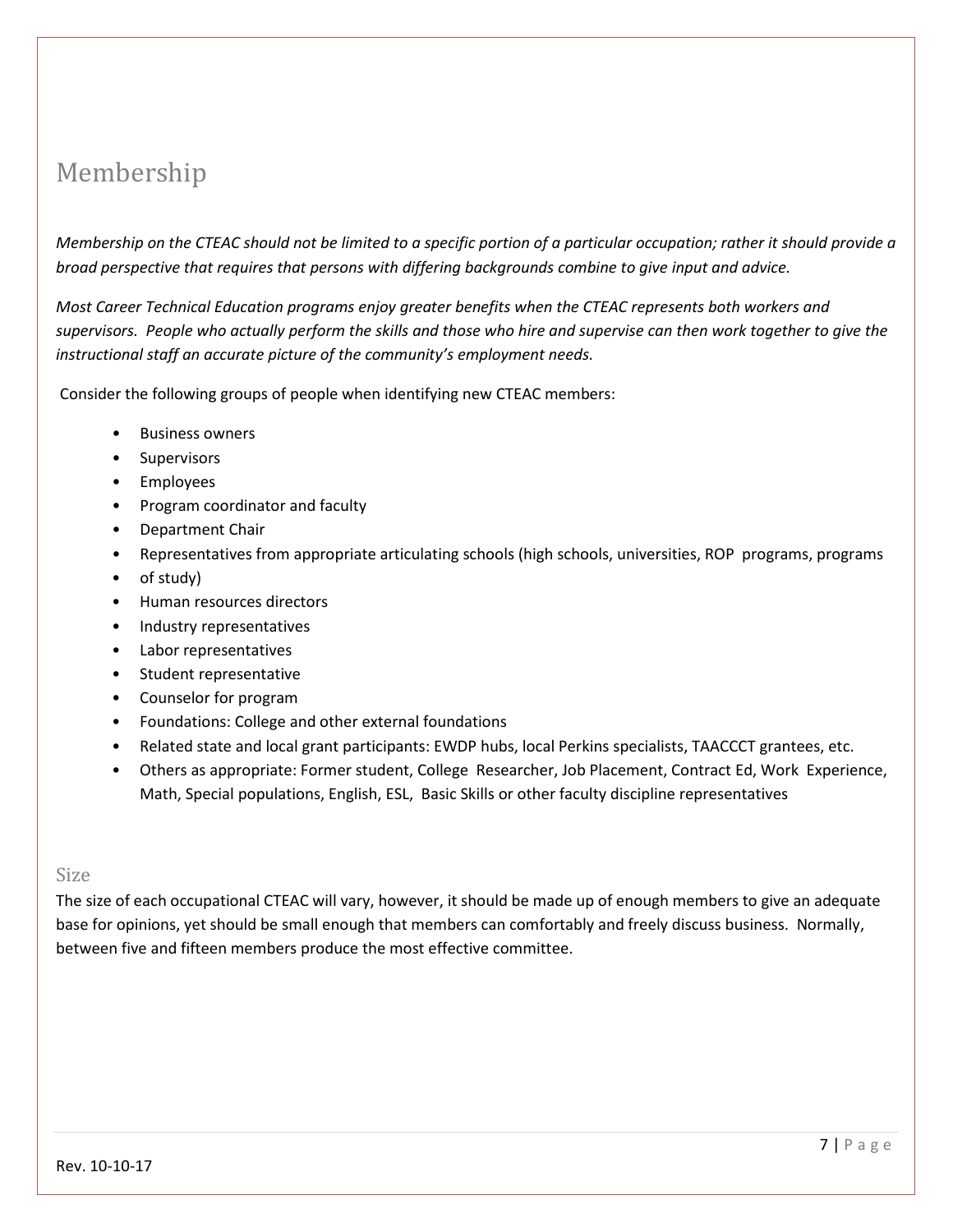#### Personal Characteristics

CTEAC members should be cooperative, responsible, and productive people who are interested in the success of career technical education at Bakersfield College.

Prospective members should have current, successful work experience in the related occupation and be willing to contribute the necessary time to help strengthen the training program. Avoid selecting members who have a political motivation for committee service or who have a specific "pet project" they want to promote over the welfare of the overall program.

The ideal CTEAC candidate will serve to build and improve the technical program as well as promote the program within the community.

Key factors of actively involved members on CTEAC include:

- **Leadership:** Committee members have demonstrated leadership within their occupation and/or the community. They work well with their committee, as well as college staff, and possess the ability to present their ideas effectively.
- **Business Experience:** Employer representatives are selected from business or industrial firms that are recognized for their progressive practices and efficient operations.
- **Adequate Time:** Members selected must be able to devote sufficient time and enthusiasm to the committee's work. This may include several meetings during the year.

#### Orientation of New Members

A Bakersfield College representative, typically a faculty member selected by the department, shall assist in welcoming and orienting new members to the CTEAC.

- Current list of committee members.
- Meeting schedule
- Previous minutes and agendas
- CTEAC handbook
- General survey
- Member demographic inquiry

**A faculty representative from the Career Technical Education program should personally contact new members to welcome them and respond to any of their questions.** Arrangements should be made for the new member to visit the school while in session.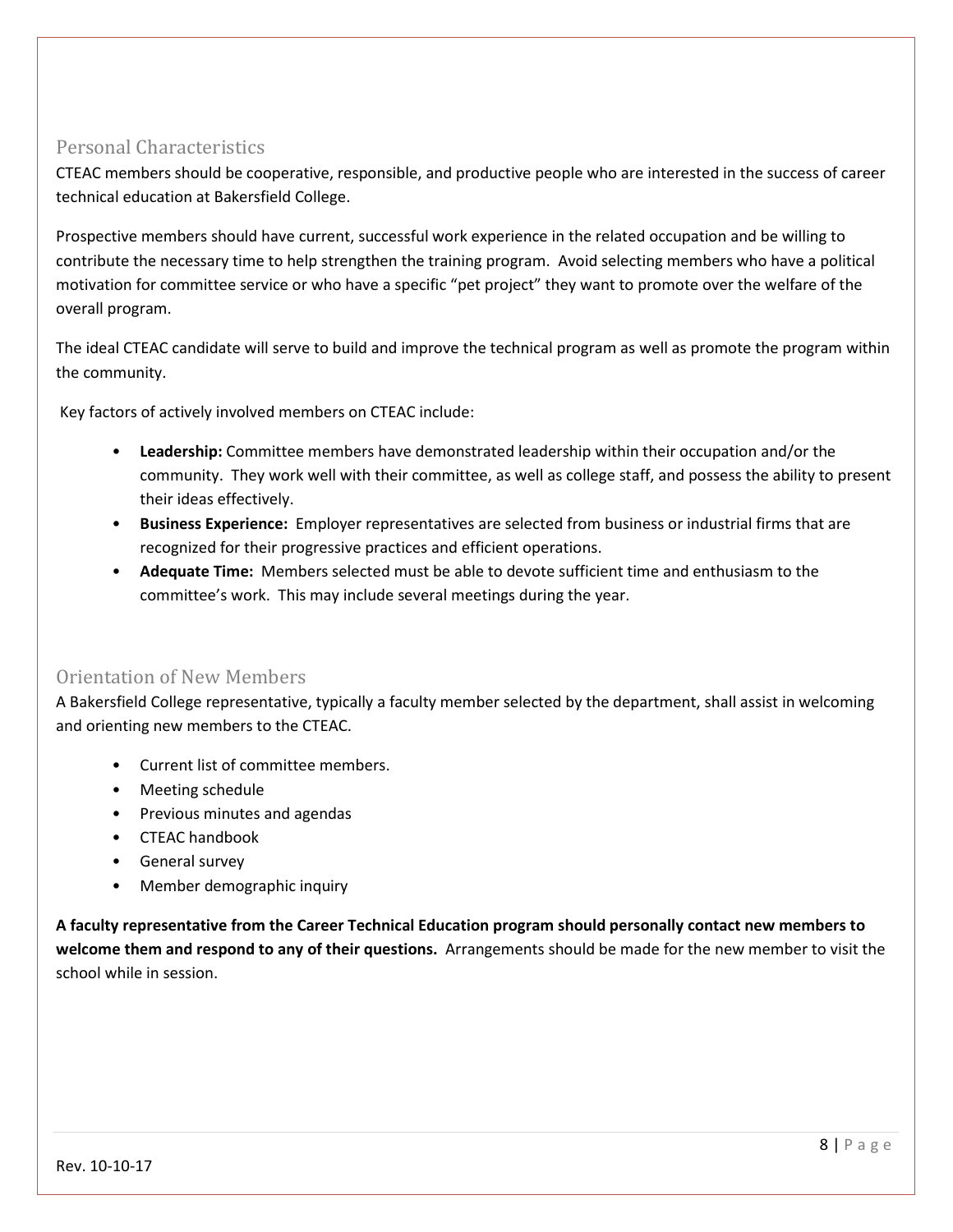#### **Organization**

The effectiveness of a CTEAC is the result of sound organization. The following practices help ensure the effective operation of the CTEAC:

- Inform members of their duties and responsibilities before they accept their appointment and attend their first meeting.
- Keep rosters revised and current. Replace, as quickly as possible, a member who resigns. Provide members with current rosters.

#### Meetings

- Schedule a CTEAC meeting at the College CTE Program's facilities whenever possible.
- Hold regular meetings in a centralized location with comfortable seating and space for writing.
- If possible, provide simple refreshments for meetings. If funds are available, occasional meals are a nice addition. **(Note: Funding cannot be supported by Carl Perkins (VTEA funding)**
- Each time the membership changes, poll the members to determine the most convenient meeting time. Some business people prefer to attend meetings during the work day, while others are unable to do so.
- If it appears a meeting may last more than two hours, use some method that will shorten the time (save part of the business for the next meeting, hold an interim meeting, or appoint a subcommittee for a lengthy item).
- A minimum of four advisors must be present to constitute a quorum.

#### Meeting Frequency

- CTEAC should meet at least twice per year, once during the fall and again in the spring. In no case should the committee meet less than once a year.
- When only one meeting is to be held during the year, additional ways of facilitating communication and soliciting feedback with the CTEAC should be employed. Consider sending out a simple survey with relevant questions. Be sure to follow up on the survey with a compilation of the results.

#### Member Recognition

Recognize members and their business affiliation. Publish members' names in program materials and other college publications whenever possible. Prepare a well-designed display board for the entrance to the program area listing CTEAC members. Recognize specific contributions of the committee in the media or at school awards.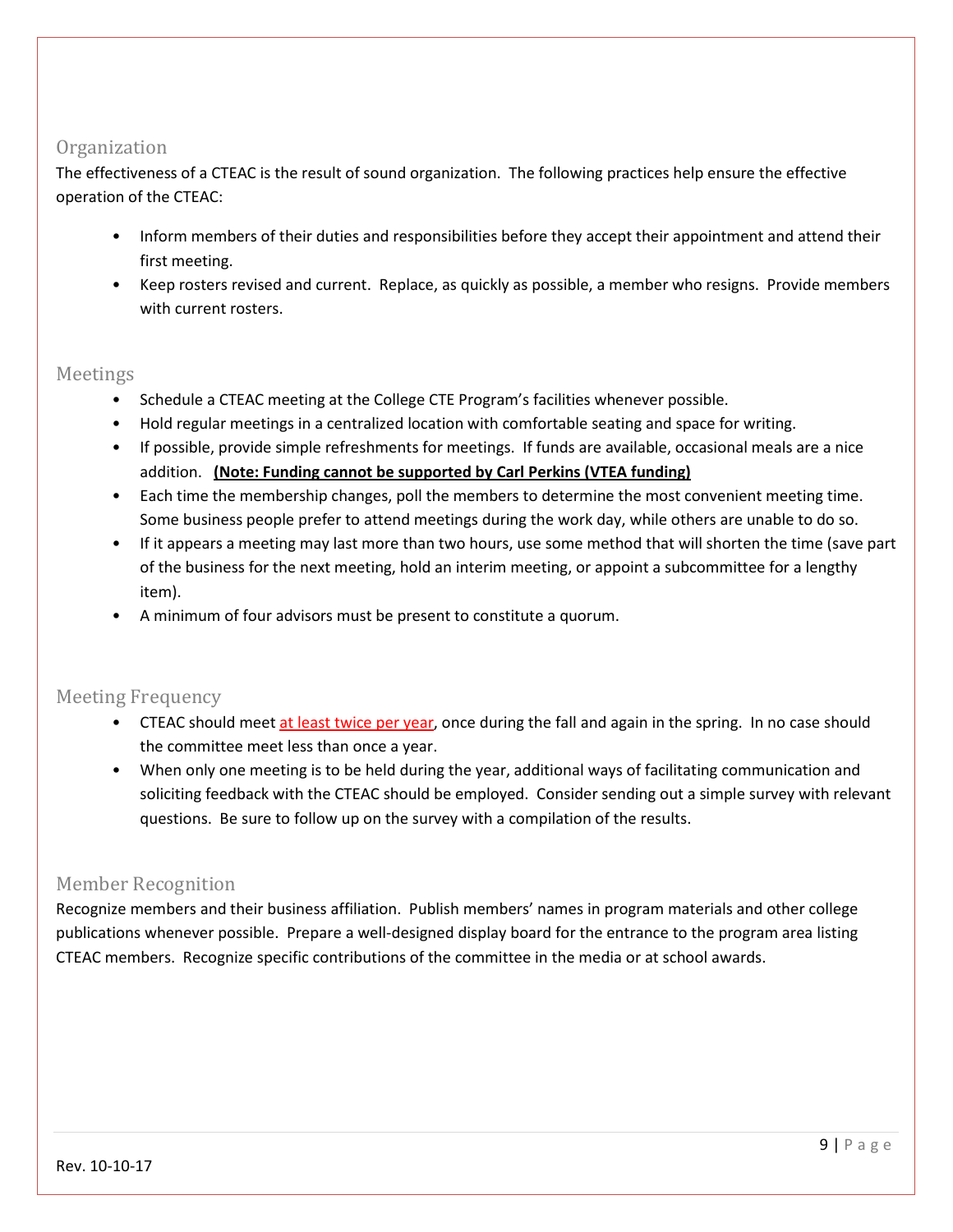#### Member Input

The formation of a CTEAC implies that the group's advice will be considered. It must be remembered though that the CTEAC is limited to making recommendations and giving advice. *It is not empowered to set policy;* that responsibility rests solely with Bakersfield College's Board of Trustees.

Therefore, there may be occasions when a specific recommendation is rejected by administrators or by program personnel. All of the CTEAC's recommendations should be acknowledged in writing. Meeting minutes are the ideal place to do this. It is important that a written report of the action taken on each recommendation be presented to the group as soon as possible, but not later than the next meeting.

- Keep the committee active. Continually solicit and consider its advice.
- Inform members of the operation of the Career Technical Education program (provide program tours and provide them copies of promotional materials).
- Provide committee members contact with students. Invite students to meetings for an open question-andanswer session with members or hold a meeting during class for the same purpose when possible.

#### Following are some questions that may solicit useful information from the advisory committee:

- How many program graduates do you hire per year?
- Are internships available? Paid or unpaid?
- Do you have specialized training needs?
- What type of training do you provide?
- Do you have a website?
- What are the specific job skills this discipline should focus on? Are we meeting your expectations in this area? What skills are lacking in entry-level employees?
- What equipment should students be able to use?
- Do you have vacancies in these areas? How many have you filled during the past 12 months? What are you aware of throughout the industry in your area? Have you hired Bakersfield College students? How many?
- What were the strengths and weaknesses of Bakersfield College-trained students? Do Bakersfield Collegetrained students have any advantage over others in the hiring process? Would you recommend Bakersfield College students to others?
- How is the economy affecting our area/job market?
- What do you see happening in this industry in the next few years? What should we be considering as innovations for change?
- From where do you hire your entry-level employees?
- What can we do to have a greater influence in getting you to hire our graduates?
- Can you give us some information on the pay range of your entry-level positions?
- Would you allow students to train at your business?
- Do you know of others, like you, who would be willing to assist us?
- Do our courses reflect adequate training, current practices, and job duties in your company?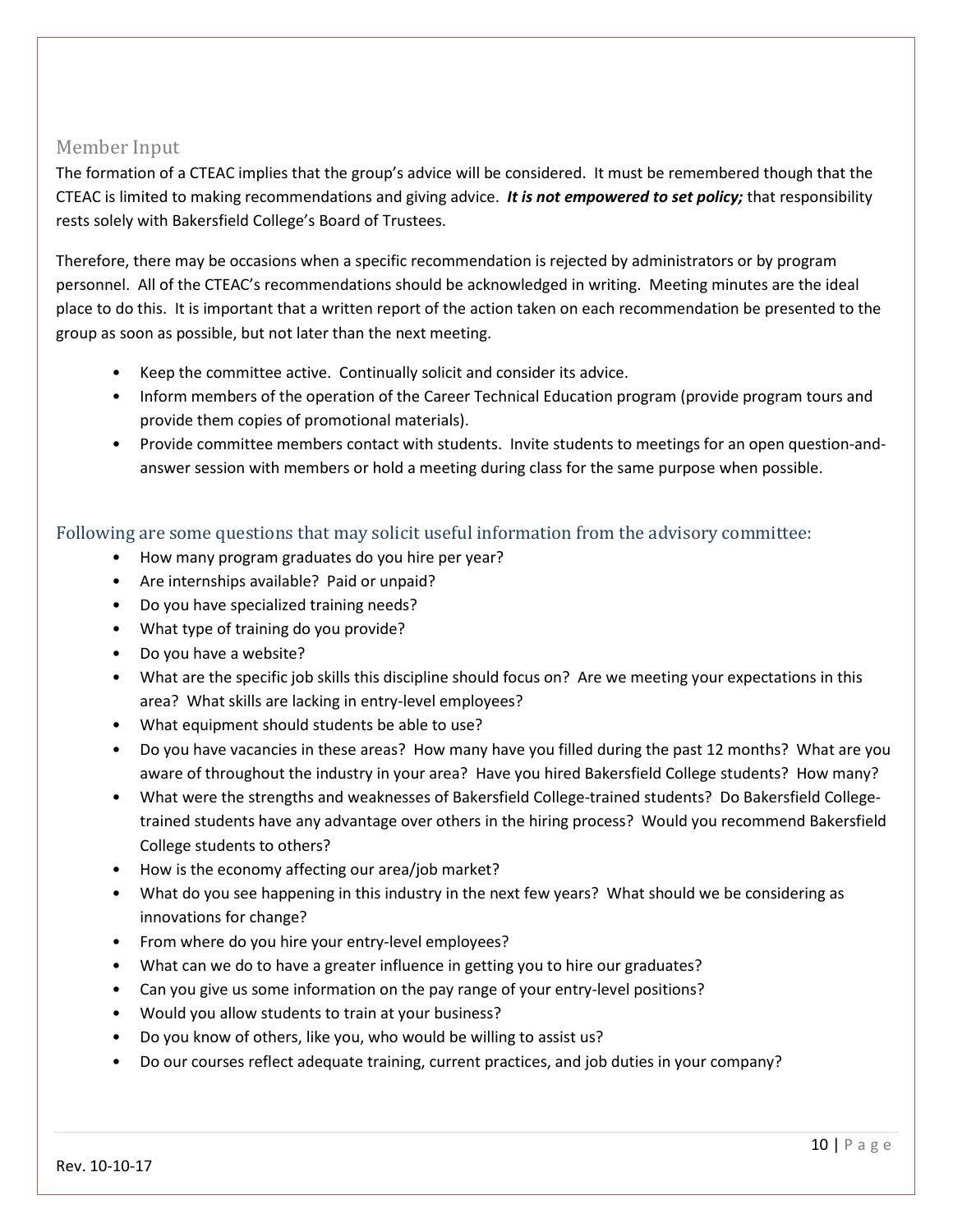#### CTEAC Responsibility

**The committee will provide the following information to the Executive Secretary of Career Technical Education upon completion:**

- **Agenda**
- **Minutes**
- **Updated Member List**
- **Additional Resources that need to be posted on CTEAC website**

#### Accreditation and Program Review

- Advisory committee evidence is both mandated and crucial to accreditation.
- Advisory committees should participate in, and provide input to the review process.
- All advisory committee work-product, actions and recommendations must be documented.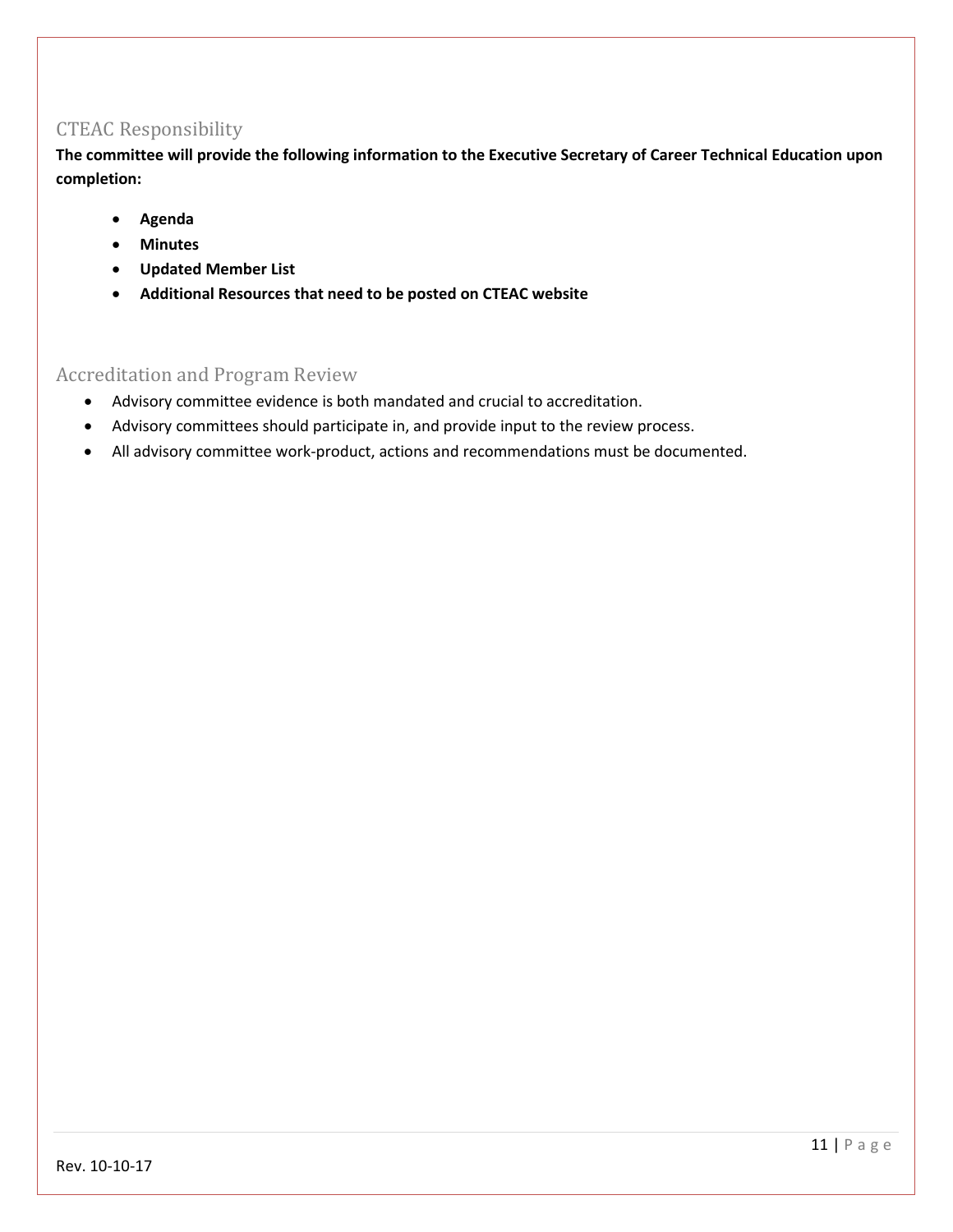## Appendix A: Sample Agenda

#### Bakersfield College

Date: \_\_\_\_\_\_\_\_

Time: \_\_\_\_\_\_\_

Agenda

\_\_\_\_\_\_\_\_\_\_\_\_\_\_\_\_ (Discipline)

- Introductions/Welcome
- Program Overview
- Progress Report
- Curriculum/Program Concerns and Recommendations
- Core Indicators/Metric
- Labor Market Validation
- Other Agenda Items
- Possible Advisory Committee Involvement
- Adjourn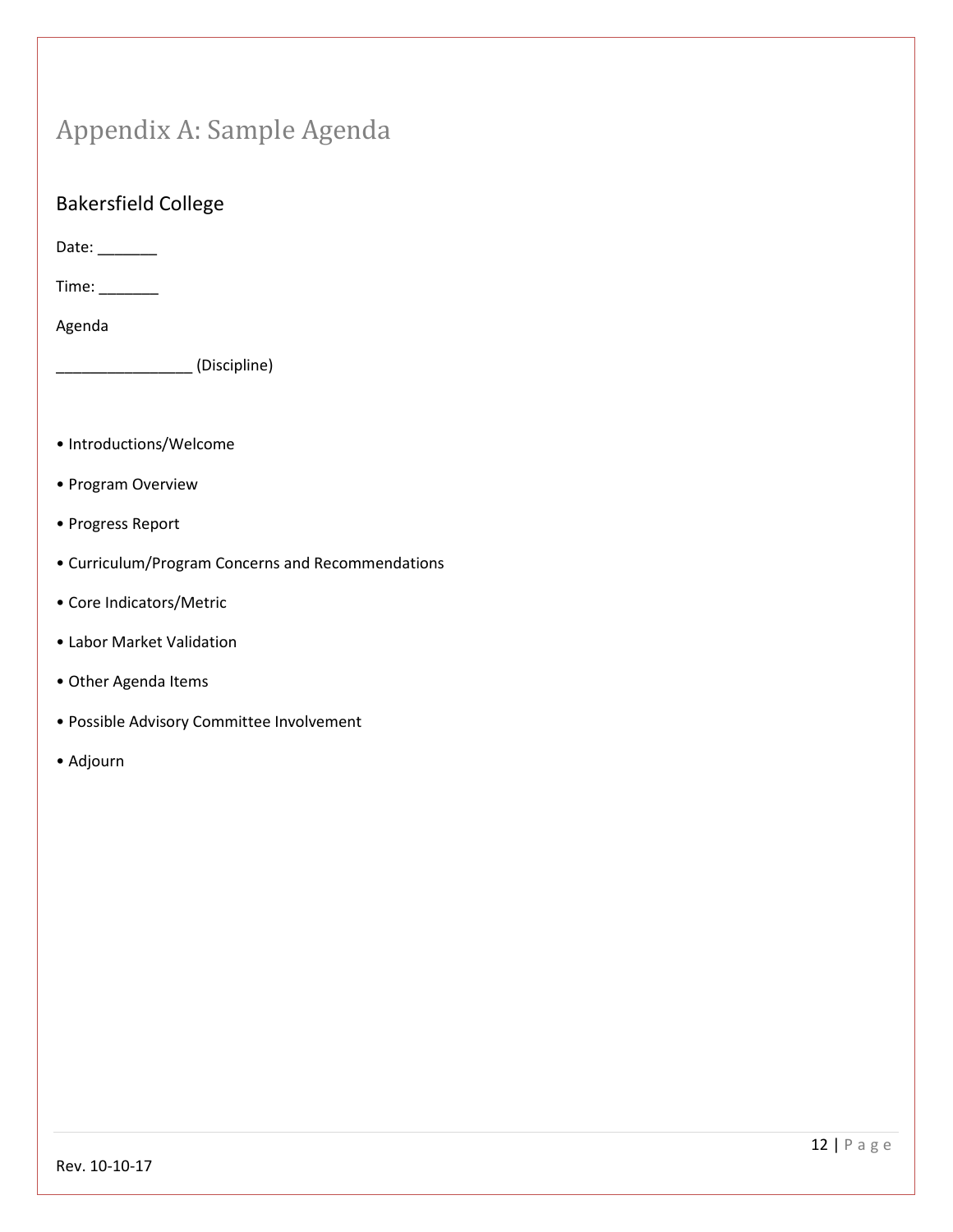# Appendix B: Sample Minutes

| <b>Bakersfield College</b>                                                             |
|----------------------------------------------------------------------------------------|
| Date: ________                                                                         |
| Minutes/Recommendations ___________________(Discipline)                                |
| 1. Introductions/Welcome (attach a copy of the sign-in sheet for an attendance record) |
| Meeting called to order at (time):                                                     |
| Attendance: • Members / • Faculty/Staff / • Absent                                     |
| 2. Program Overview                                                                    |
| 3. Review of Advisory Process                                                          |
| 4. Objective of this meeting                                                           |
| 5. Facilitators and faculty roles in advisory meetings                                 |
| 6. Progress Report                                                                     |
| Progress on prior year recommendations<br>O                                            |
| 7. Curriculum/Program Concerns and Recommendations                                     |
| <b>Group Recommendations</b><br>O                                                      |
| 8. Core indicators/Metric                                                              |
| 10. Labor Market Validation                                                            |
| 11. Other Agenda Items                                                                 |
| 12. Possible Advisory Committee Involvement                                            |
| 13. Adjourn                                                                            |
| Respectfully submitted,                                                                |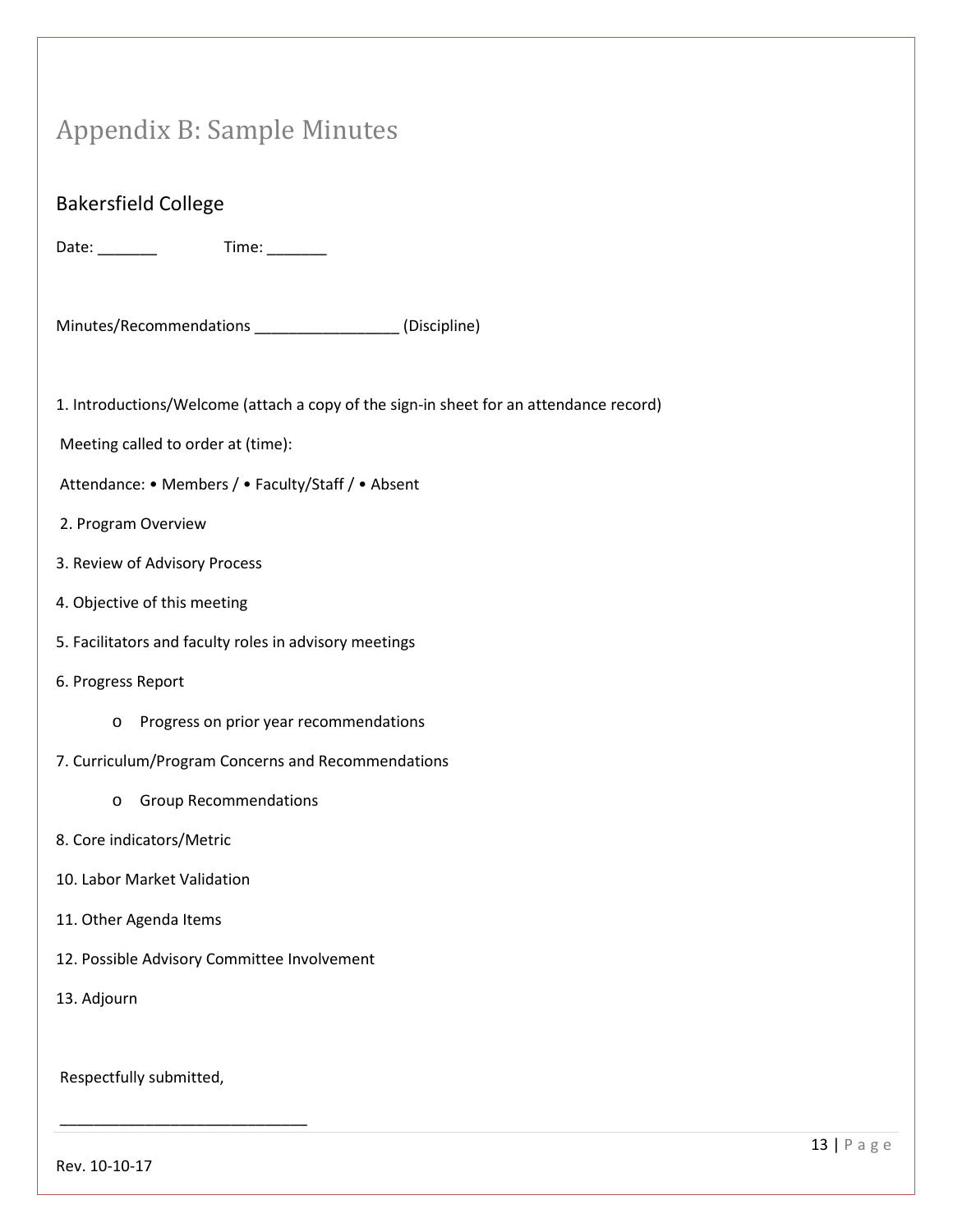## Appendix C: Sample of Meeting Invite

#### *Dear Advisory Committee Member:*

*An Advisory Committee meeting is being scheduled for the Bakersfield College [NAME OF PROGRAM] vocational program.* 

*We are again seeking input from industry representatives with specialized areas of expertise. On behalf* of the chairperson, [NAME OF CHAIRPERSON], we wish to invite you to attend or, if need be, to send a r *epresentative.*

*The meeting is scheduled as follows: [DAY] - [DATE] - [TIME] Location:[BUILDING AND ROOM NUMBER]*

Enclosed is a parking permit for your use as well as a campus map for directions. We hope you can join *us. Your ideas and suggestions will be most welcome!*

*Sincerely,*

*John Q. Administrator Administrative Dean Vocational Education*

*Enclosures RSVP –J. Doe (321) 555-1212*